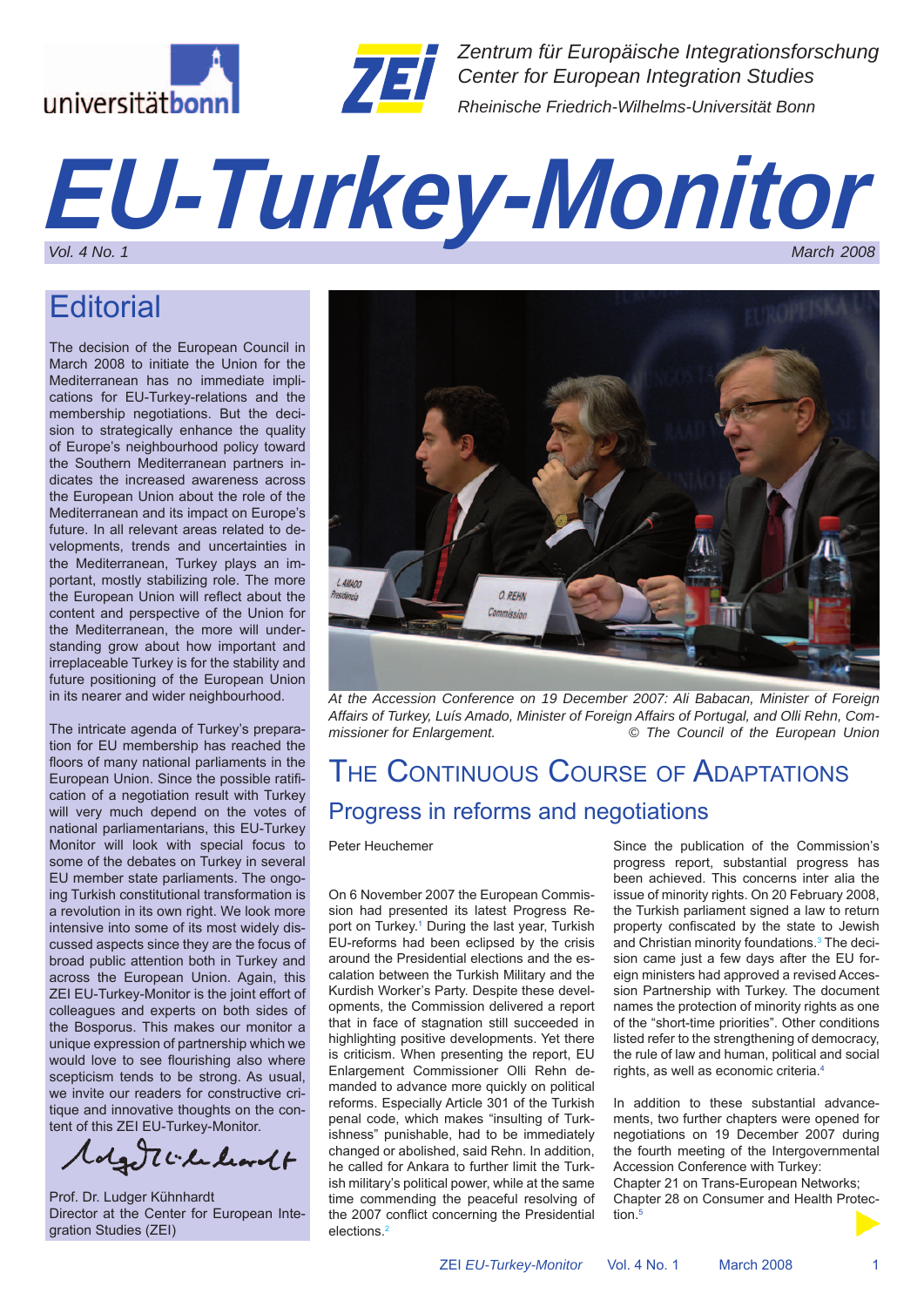#### **Trans-European Networks**

Turkey and the European Commission have agreed on the future Trans-European transport networks (TEN-T networks) and on a priority project of European interest in the framework of this network. The TEN-T networks are part of a wider system of Trans-European Networks (TENs), which were implanted in the Maastricht Treaty of 1992. The aim is to link the various regional and national transportation and energy networks by modern and efficient infrastructure to provide the construction of the common European market with freedom of movement for goods, persons and services.<sup>6</sup>

The Turkish 9<sup>th</sup> Development Plan concerning transport covers the period from 2007-2013 and aims at "the establishment of rapid and safe transport infrastructure that will increase the competitive power of the country", and the "integration with Europe."7 The Commission certifies Turkey has made good progress in the sector of Transportation Networks so far, yet the Commission demands that Ankara need to strengthen the administrative capacity as a condition for the implementation of major infrastructure projects.<sup>8</sup>

#### **Consumer and Health Protection**

In this area the European Commission requires Turkey to revise its legislation on general product safety, further amend its legislation on consumer protection and also demonstrate that adequate administrative structures and enforcement capacity, such as the necessary means to participate in the System for the Rapid Exchange of Information (RAPEX), will be put in place.

RAPEX is the EU rapid alert system for all dangerous consumer products, with the exception of food, pharmaceutical and medical devices. It allows for the rapid exchange of information between Member States and the Commission of measures taken to prevent or restrict the marketing or use of products posing a serious risk to the health and safety of consumers.<sup>9</sup>

In the field of communicable diseases, Turkey is to demonstrate that adequate institutional and administrative capacity will be put in place. Other obligations are legal amendments aimed at transposing the Commission implanting directives in the area of technical requirements for blood, blood components and medical hygiene.

Ankara also needs to achieve substantive progressions in transposing the tobacco advertising *acquis*, including a broad ban of promotion, as well as the tobacco product regulation *acquis*. The latter contains an obligation for manufacturers and importers to submi lists of product ingredients, new labeling on products with additional warnings and a ban of misleading product descriptions. A Turkish national action plan on tobacco control has already been drafted in order to decrease the rate of smokers drastically by 2010.10

So far, negotiations on three more chapters continue (industrial policy, statistics, financia control) while one is provisionally closed (science and research). In addition, the EU informed Turkey about the progress needed to reach a satisfactory level of preparedness to start negotiations on 14 more chapters.

Though the opening of the new chapters is a positive signal, still unsolved political issues are blocking further proceedings. Due to the dispute about the final status of Cyprus, Ankara is still refusing to recognize the EU member state Republic of Cyprus and to open Turkish ports and airports to vessels and planes originating from there.11 Since the EU considers this a violation against custom agreements between the EU and Turkey, contracted in the Additional Protocol to the Association Agreement, 8 out of 35 chapters of the negotiations are currently put on hold, as decided on December 2006. In addition, no chapter will be provisionally closed until Ankara fully implants the Additional Protocol. Hopes are now on Dimitris Christofias, new President of the Republic of Cyprus, who has announced the resumption of negotiations with the Turkish northern part of the Island about the reunification. Former President Tassos Papadopoulos, something of a hardliner on the issue, was accused of blocking the proceedings and trying to isolate the Turkish Cypriots.12

*Peter Heuchemer, Philipps-Universität Marburg, has been working as an intern at ZEI.*

1) European Commission: Turkey 2007 Progress Report, SEC(2007) 1436, 06.11.2007, http://ec.europa. eu/enlargement/pdf/key\_documents/2007/nov/turkey\_ progress\_reports\_en.pdf.

2) "EU calls on Turkey to speed up reforms", http://euobserver.com/?aid=25768.

3) "Turkey removes key obstacle to EU membership", http://www.euractiv.com/en/enlargement/turkey-re moves-key-obstacle-eu-membership/article-170471.

4) Council of the EU: Council adopts a revised Accession Partnership with Turkey, 6614/08 (Presse 44), 18.02.2008, http://www.consilium.europa.eu/ueDocs/ cms\_Data/docs/pressData/en/misc/98784.pdf.

5) Council of the EU: Fourth meeting of the Accession Conference at ministerial level with Turkey, 16734/07 (Presse 302), 19.12.2007, http://www.consilium.europa. eu/ueDocs/cms\_Data/docs/pressData/en/misc/97762. pdf.

6) http://ec.europa.eu/ten/transport/index\_en.htm.

7) Screening Report Chapter 21, 20.06.2007, http:// ec.europa.eu/enlargement/pdf/turkey/screening\_re ports/screening\_report\_21\_tr\_internet\_en.pdf. 8) European Commission: Turkey 2007 Progress Re-

port [Fn. 1].

9) http://ec.europa.eu/consumers/dyna/rapex/rapex\_ archives\_en.cfm.

10) Screening Report Chapter 28, 03.05.2007, http:// ec.europa.eu/enlargement/pdf/turkey/screening\_re ports/screening\_report\_28\_tr\_internet\_en.pdf. 11)"Turkey removes key obstacle to EU membership",

[Fn 3].

12) "Zypern hofft auf neue Verhandlungen", http:// www.tagesspiegel.de/politik/international/Zypern-Wiedervereinigung;art123,2479316.

## CURRENT NEGOTIATING STATUS

*No. Title of Chapter*

| 3<br>$\mathbf{c}$ | $\overline{1}$      | Free movement of goods                                     |  |                       |                                                                                                                                                                                                                                                                                                                                 |
|-------------------|---------------------|------------------------------------------------------------|--|-----------------------|---------------------------------------------------------------------------------------------------------------------------------------------------------------------------------------------------------------------------------------------------------------------------------------------------------------------------------|
|                   | $\overline{c}$      | Freedom of movement for workers                            |  |                       |                                                                                                                                                                                                                                                                                                                                 |
| e<br>ĭ            | 3                   | Right of establishment and freedom to provide services     |  |                       |                                                                                                                                                                                                                                                                                                                                 |
|                   | 4                   | Free movement of capital                                   |  |                       |                                                                                                                                                                                                                                                                                                                                 |
|                   | 5                   | Public procurement                                         |  |                       |                                                                                                                                                                                                                                                                                                                                 |
|                   |                     |                                                            |  |                       |                                                                                                                                                                                                                                                                                                                                 |
| I                 | 6<br>$\overline{7}$ | Company law                                                |  |                       |                                                                                                                                                                                                                                                                                                                                 |
| -                 | 8                   | Intellectual property law                                  |  |                       |                                                                                                                                                                                                                                                                                                                                 |
| I                 | $\overline{9}$      | Competition policy<br><b>Financial services</b>            |  |                       | $\begin{bmatrix} 0 & 0 & 0 \\ 0 & 0 & 0 \\ 0 & 0 & 0 \\ 0 & 0 & 0 \\ 0 & 0 & 0 \\ 0 & 0 & 0 \\ 0 & 0 & 0 \\ 0 & 0 & 0 \\ 0 & 0 & 0 & 0 \\ 0 & 0 & 0 & 0 \\ 0 & 0 & 0 & 0 \\ 0 & 0 & 0 & 0 & 0 \\ 0 & 0 & 0 & 0 & 0 \\ 0 & 0 & 0 & 0 & 0 \\ 0 & 0 & 0 & 0 & 0 & 0 \\ 0 & 0 & 0 & 0 & 0 & 0 \\ 0 & 0 & 0 & 0 & 0 & 0 & 0 \\ 0 & $ |
| f                 |                     |                                                            |  |                       |                                                                                                                                                                                                                                                                                                                                 |
| e                 | 10                  | Information society and media                              |  |                       |                                                                                                                                                                                                                                                                                                                                 |
| r                 | 11                  | Agriculture and rural development                          |  |                       |                                                                                                                                                                                                                                                                                                                                 |
| -                 | 12                  | Food safety, veterinary and phytosanitary policy           |  |                       |                                                                                                                                                                                                                                                                                                                                 |
| f                 | 13                  | <b>Fisheries</b>                                           |  |                       |                                                                                                                                                                                                                                                                                                                                 |
|                   | 14                  | <b>Transport policy</b>                                    |  |                       | $\ddot{\textbf{O}}$                                                                                                                                                                                                                                                                                                             |
|                   | 15                  | Energy                                                     |  |                       |                                                                                                                                                                                                                                                                                                                                 |
|                   | 16                  | <b>Taxation</b>                                            |  |                       |                                                                                                                                                                                                                                                                                                                                 |
| t                 | 17                  | Economic and monetary policy                               |  |                       |                                                                                                                                                                                                                                                                                                                                 |
|                   | 18                  | <b>Statistics</b>                                          |  |                       |                                                                                                                                                                                                                                                                                                                                 |
|                   | 19                  | Social policy and employment                               |  |                       |                                                                                                                                                                                                                                                                                                                                 |
| I                 | 20                  | Enterprise and industrial policy                           |  |                       |                                                                                                                                                                                                                                                                                                                                 |
| ś                 | 21                  | Trans-European networks                                    |  |                       |                                                                                                                                                                                                                                                                                                                                 |
|                   | 22                  | Regional policy and coordination of structural instruments |  |                       |                                                                                                                                                                                                                                                                                                                                 |
| e                 | 23                  | Judiciary and fundamental rights                           |  |                       |                                                                                                                                                                                                                                                                                                                                 |
| $\overline{a}$    | 24                  | Justice, freedom and security                              |  |                       |                                                                                                                                                                                                                                                                                                                                 |
| -                 | 25                  | Science and research                                       |  |                       |                                                                                                                                                                                                                                                                                                                                 |
| -                 | 26                  | <b>Education and culture</b>                               |  |                       |                                                                                                                                                                                                                                                                                                                                 |
| J                 | 27                  | Environment                                                |  |                       |                                                                                                                                                                                                                                                                                                                                 |
| t                 | 28                  | Consumer and health protection                             |  |                       |                                                                                                                                                                                                                                                                                                                                 |
| J                 | 29                  | Customs union                                              |  |                       |                                                                                                                                                                                                                                                                                                                                 |
| J.                | 30                  | <b>External relations</b>                                  |  |                       | $\ddot{\bullet}$                                                                                                                                                                                                                                                                                                                |
| J                 | 31                  | Foreign, security and defence policy                       |  |                       |                                                                                                                                                                                                                                                                                                                                 |
| ŝ                 | 32                  | <b>Financial control</b>                                   |  |                       |                                                                                                                                                                                                                                                                                                                                 |
| e                 | 33                  | Financial and budgetary provisions                         |  |                       |                                                                                                                                                                                                                                                                                                                                 |
|                   | 34                  | Institutions                                               |  |                       |                                                                                                                                                                                                                                                                                                                                 |
| 3                 | 35                  | Other issues                                               |  |                       |                                                                                                                                                                                                                                                                                                                                 |
| L                 |                     |                                                            |  |                       |                                                                                                                                                                                                                                                                                                                                 |
|                   |                     | Legend: not yet opened<br>$\left(\bullet\right)$ suspended |  |                       |                                                                                                                                                                                                                                                                                                                                 |
| Ć                 |                     | opened                                                     |  |                       |                                                                                                                                                                                                                                                                                                                                 |
|                   |                     | provisionally closed                                       |  | Data as of March 2008 |                                                                                                                                                                                                                                                                                                                                 |

2 ZEI *EU-Turkey-Monitor* Vol. 4 No. 1 March 2008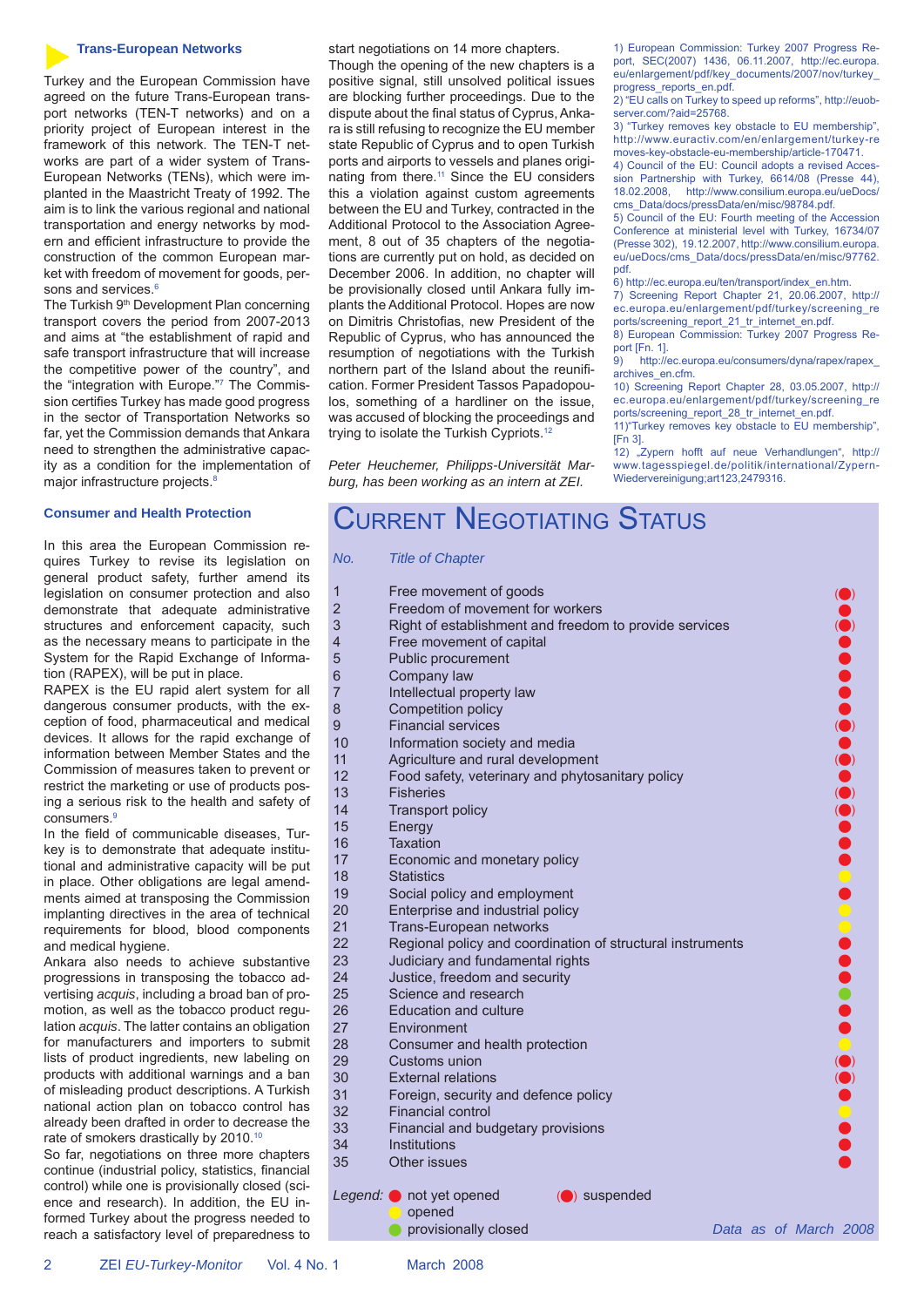## THE EUROPEAN UNION'S IMPACT ON TURKISH POLITICS

Necati Iyikan

Discussions on Turkey's possible accession to the European Union frequently focus on issues like "Turkey's obligations" to enter the EU, the non-solution of "the Cyprus dispute" or the interpretation of the "Armenian genocide issue". Although these topics are continuously being recited and repeated, there are not too many new things that could be said about their recent developments – because there have not been fundamental developments. However, apart from these common issues that might even be labelled mainstream issues, another question seems to be much more important – and often neglected: What is the European Union's impact on (European) policy making in Turkey and its various political parties? The aim of this article will therefore be an attempt to answer this rather simple but fundamental question.

### **The Turkey Policy of the European Union**

One of the initial purposes to found the EU was to enhance the economic and political influence of the Western European countries. By doing so, they set out to become a united international actor with necessary clout to have a say in the formulation of world politics and economy – an aim these European states could never have achieved in isolation.

The pursuit of Europe's ambitions requires strategic thinking, including geographical and geo-strategic considerations. It therefore requires a particular focus on neighbouring areas of potential influence, such as the Mediterranean, the Caucasus, the Balkans or even Central Asia that have partly become problem areas in the post-Cold War world. As much as the EU can exercise an influence on these regions, these regions  $-$  and their conflicts  $$ influence the EU as well.

Looking beyond the scope of European neighbours, the EU is also trying to position itself as one of the leading players in the world. On this stage, the EU realises more and more that its economic power alone does not make it a major power. Accordingly, it is increasingly striving to become a full-fledged international actor – a process that has political and even military implications. This process also often implies not only an economic but even a political and strategic competition or even rivalry with the USA within the international system.

According to its ambitions, it would be natural for the European Union to also consider its present and future relations with Turkey from a strategic standpoint. At the latest the terrorist attacks of 9/11 in the USA should have marked the start of a strategic Turkey policy of the Union, aiming at Turkish accession to the EU. There are four major reasons for doing so from a strategic point of view:

1. With Turkey becoming a member of the Union, the EU could no longer be viewed as a "Christian club", thus highlighting the universal, non-discriminatory quality of the EU;

2. A developed and secular Turkey, full member of the EU, could serve as a model for other Muslim societies;

3. It would disprove the hypothesis of Samuel P. Huntington that: "Turkey is [...] a bridge connecting two continents; yet it does not belong to either side" – it would then be evident where Turkey belongs:<sup>1</sup>

4. In the long run, Turkey's entry into the EU could promote the idea in Islamic states that "a separation of religion and politics will improve the prestige of Islam". This could then mark the end of possibilities to exploit religion for politics and for terrorism – then probably the most efficient response to so-called Islamic terrorism.

However, in the particular case of Turkey, the EU evidently fails to follow a clear strategic reasoning. Although having started accession negotiations in 2005, the EU – or rather many Europeans and their governments – do not seem to consider Turkey as a real candidate for further enlargement. As a result, many European politicians rather focus on issues excluding Turkey. The continuous and frequent demand for the realisation of values such as "human rights", "democracy" or the compliance with the "Copenhagen criteria" do not pose a problem for bilateral relations. However, the style used to communicate these issues by some European leaders is often perceived as being hurtful and disrespectful in Turkey. This becomes particularly evident if one considers that some Eastern European member states could join the EU despite failing to portray a positive graph considering the above mentioned set of values. By having the impression of Europe applying double-standards, Turkey is often regarding itself as being "excluded". In addition, this often leaves the impression that the EU is not really sincere about its values – and its policy towards Turkey.

#### **The impact of "Europe" in the 2007 preelection phase**

As foreign policy constituted one aspect of the agenda in the general elections of 22 July 2007, it would have been quite natural if EU-Turkey relations had ranked high on the election agenda. Looking at the development of public opinion, however, a significant decrease in EU-support can be detected. Accordingly, the camp of those expressing rather sceptical views about the EU is growing stronger. In his analysis of opinion polls, Sami Kohen regards the apparent anti-EU trends as "alarm signals". Some examples might be fit to highlight this assessment: The rate of those saying "We must definitely accede to the EU" was 67.5% in 2004. In 2006, it had decreased to 32.2%. The share of those arguing against accession increased from 17.9% to 25.6% in the same period. One of the reasons for the significant change in attitudes can be deduced from the answers to the question "How much do you trust in the EU?" The rate of those who do not trust the EU is 78.1%! Kohen holds that the ambivalent Turkey policy pursued by the EU constitutes a major factor in the negative outcome of the polls.2

These tendencies have also been reflected in the campaigns of political parties prior to the general elections in July 2007: The Nationalist Movement Party (MHP) clearly stated its conviction: "EU relations are in vegetative state today. It has been understood that the EU, a civilization project based on Christian values, will not include secular and Muslim Turkey.' The Democratic Party (DP) stroke a more conciliatory but still critical chord: "We support full membership of Turkey in the EU; yet we are also aware of the initiatives to make Turkey a second class candidate. We do not accept that." The leading AKP pursued its pro-EU policy by at the same time highlighting its expectations concerning the EU's behaviour in the accession process: "Reforms will be rapidly pursued. We expect the EU to respond to the sincere approaches of Turkey in the same manner."3 The Republican People's Party (CHP) also stated that they were supportive of Turkey's EU candidacy.4 However, this did not help to reduce the continuing distance CHP evidently has toward the project. Their ambivalent position is illustrated by CHP's position within the Socialist International, in which CHP is a member: The organization has been distant to CHP in recent years, because all leftist parties in Europe had supported the candidacy of their states in the EU, while CHP is not being considered to make such an effort for Turkey.5 For other parties' or the 2007 "independent candidates'" campaigns, the EU did play an even minor role.

With this ambivalent picture of variable rifts, reduced enthusiasm and increased frustration concerning the parties' interpretation of Turkey's EU bid, none of the political leaders had the heart to make EU policy one of the major topics of their campaign. The AKP's success in 2007 had – in contrast to the past – no relation to AKP's "EU-reform policies".6 In other words, Prime Minister Erdogan, who was the winner of 2002 elections, did not use the EU candidacy card in his 2007 election campaign. One of the major reasons for this lies evidently in the decreased value of EU policy in the eyes of the Turkish public, due to an ambivalent approach as conducted by the EU.7

#### **Conclusion**

The unclear Turkey policy of the EU is at the basis of doubts about the EU as expressed by the Turkish public and political parties alike. The outspokenly negative attitude of some leading European politicians toward Turkey's possible EU membership has made the EU follow a Turkey policy which is far less strategic and consistent than might be expected if one looks at the EU's international ambitions. Inside Turkey, this negative attitude has provoked a significant decrease in interest and confidence of the Turkish public vis-à-vis the EU. In sum, this leads to a dilemma in EU-Turkey relations: The negative positions as expressed in many European capitals make Turkey become more reluctant to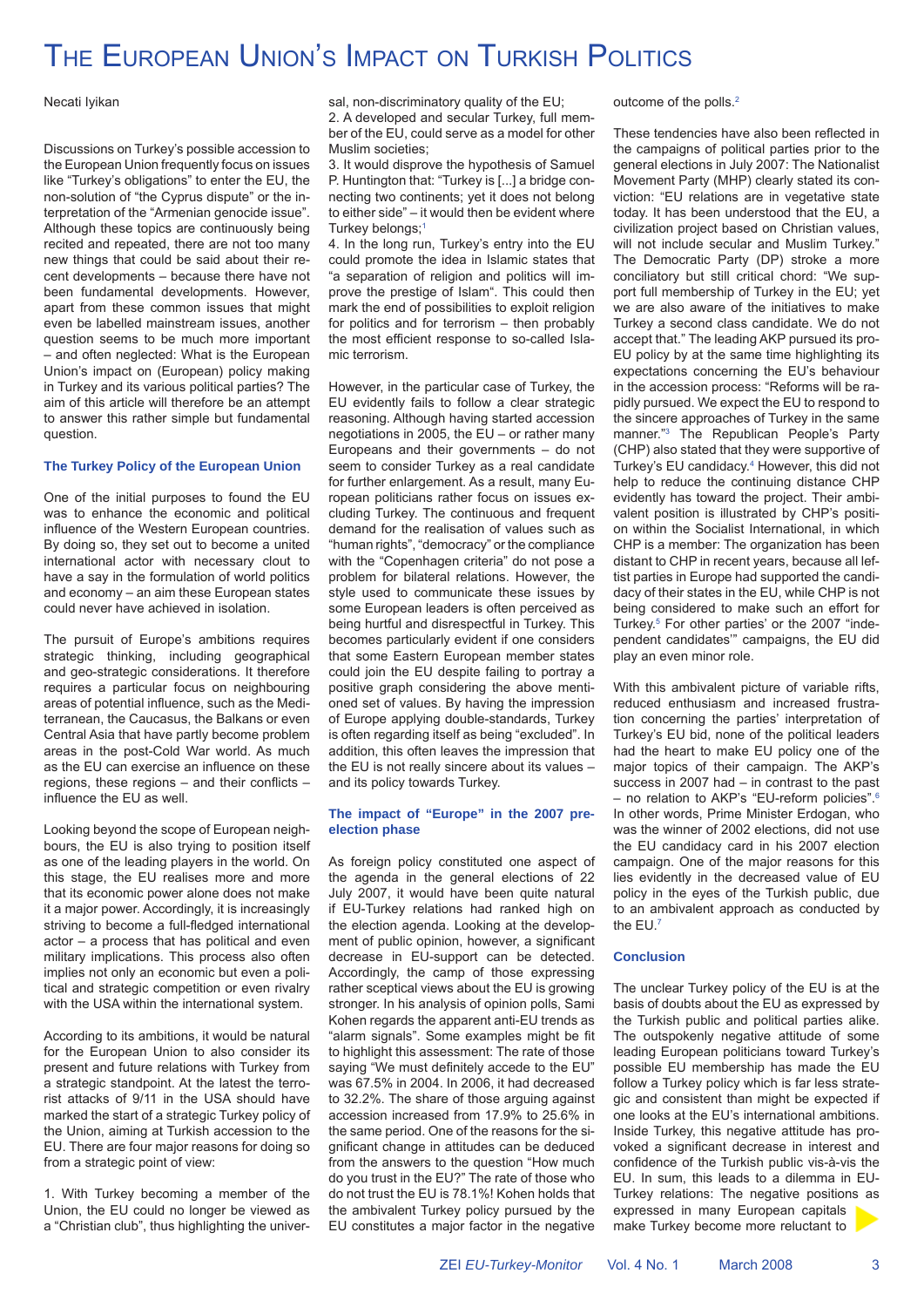push the reform agenda forward; the decreased efforts of Turkey as evaluated in the annual progress reports issued by the European Commission make European leaders and publics become even more reluctant and so forth. At the latest with 9/11, the EU should have seized the opportunity to pursue Turkey's accession as one of the best responses to so-called Islamic ideologies that resort to terrorism. To put it differently, if Turkey had not applied for European Economic Community membership in 1987, after 9/11, the EU should have done everything in its might to encourage and support Turkey in its "European quest".

1) Samuel P. Huntington: Kampf der Kulturen: Die Neugestaltung der Weltpolitik im 21. Jahrhundert, Munich/Wien 1997, p. 235f. 2) Kohen Sami: Polls Alarm Signals for EU, Milliyet, 29.10.2006. 3) Radikal, 18.07.2007. 4) Radikal, 18.07.2007. 5) Yalcin Dogan: SHP progress outside, 03.11.2005. 6) Yeni Safak, Vahap Coskun, 26.07.2007. 7) Mehmet Ali Birand: Real intention of AKP will be understood in 2008, Hürriyet/Internet, 29.12.2007.

*Dr. Necati Iyikan, Akdeniz University, Antalya*

Jeffrey Herf: "The Jewish Enemy" Rethinking Anti-Semitism in the Era of Nazism and in Recent Times, ZEI Discussion Paper, C 180/2008.

Marcus Höreth/Jared Sonnicksen: Making and Breaking Promises. The European Union under the Treaty of Lisbon, ZEI Discussion Paper, C 181/2008.

## EU-TURKEY RELATIONS AND THE GREEK FACTOR Present Situation and Future Prospects

Yannis Tsantoulis

#### **The road to rapprochement and the current situation**

It is widely argued that the European Council (EC) Summit in Helsinki in 1999 was the turning point in the contemporary history of the Greek-Turkish relationship.<sup>1</sup> Until then, both countries had been captured in a "prisoner's dilemma" situation and had approached the brink of war many times. To sum up, their relationship was characterized by tensions, hostility and mutual distrust. Indeed, Greece and Turkey have been at odds over the Aegean Sea and Cyprus and power politics had been dominating the agenda of their respective foreign policies. On both sides of the Aegean, the logic of a "zero sum game" had prevailed and no one believed in a "win-win situation". However, that changed to a certain degree when the Greek government at the time made a historical U-turn and gave the "green light" for Turkey to officially start negotiations with the European Union (EU), introducing a "honeymoon" period for both countries.<sup>2</sup>

The rationale was to escape from the longlasting "zero-sum" relationship of the past and to forge carefully the way to a "win-win situation". However, it is interesting to note that since 1999 the decision to promote Turkey's candidacy has been supported not only by the current government but by the majority of the Greek political (i.e. the political parties) and the economic elite as well. Certainly there have been – and still are – differences in terms of the tactics adopted, but the central strategic choices shared by the main political parties, when it comes to Greece's eastern neighbour country, remain the same. Actually, one could go even further and argue that in recent years Greece seems to have developed a robust doctrine of Foreign Policy with regard to Turkey's path to Europe. How can this doctrine be summarised? First of all, the enhancement of the "Europeanisation" of Turkey and support of its reforms through the negotiation process, and secondly, working towards solutions for the bilateral problem(s) under a "European" umbrella, albeit the definition of what constitutes a bilateral issue is still disputed. $3$  Or, to cut a long story short and to adopt what the Greek Prime Minister explicitly said in his recent visit to Turkey  $-$  the first one in 49 years

– "Full Compliance – Full Accession" showing once again that Greece after the EC in Helsinki in 1999 is committed to Turkey's EU membership.<sup>4</sup>

Nevertheless, the situation is not that simple. Indeed, with the passage of time the picture is becoming blurred. The optimism for the future accession of Turkey to the EU has been replaced to a large extent by disappointment and euro-skepticism, and when it comes to the unresolved issue(s) between the two countries, it seems that there is no incentive or political energy left to deal with these. On the one hand, the Greek government has bet on the long-term process of Europeanisation as well as on the possible spillover effects from the positive atmosphere in economic relations (increased trade, joint energy projects, foreign investments etc.) between the countries.<sup>5</sup> On the other hand, Turkey seems to be basically preoccupied with: i) the situation in North Iraq and the PKK's action in the region; ii) the improvement of its fragile relations with the United States; iii) the accession negotiations with the EU, and iv) the Cyprus issue. One could also argue that the AKP government seems to focus more on domestic issues (i.e. reforms, legislation etc.) and tries to strike a balance with the military establishment, thus leaving no room for maneuver in other foreign policy issues.

#### **The Greek debate over Turkey's European future**

With regard to Greece, the first observation is that foreign policy issues, let alone EU-Turkey relations, are not as high on the political agenda as they used to be in the past. For example, during the last parliamentary election campaign (2007) in Greece, there was deafening silence when it came to issues related to Turkey. In this regard, it is also important to make a comparison with what happened in the last elections in France and Germany, where the Turkey conundrum was definitely high on the agenda. However, in Greece, and with the exception of the name dispute with the Former Yugoslav Republic of Macedonia (FYROM), one could argue that this lack of foreign policy debate has had to do with the following parameters, namely: i) a brief election campaign that did not give the political parties the opportunity to express and justify in a sophisticated manner their positions on foreign policy issues; ii) the devastating wildfires that, to a considerable degree, curtailed the fleeting campaign period; and iii) the cynical remark that, for the majority of the voters, at the end of the day what really matters is the state of the economy, i.e. the level of personal wealth and prosperity and not "how many Chapters of the EU-Turkey negotiations framework are currently open". To put it bluntly, when examining Greek public opinion, Turkey does not matter much at this point in time. $6$  Whether this is good or bad remains to be seen.

Although the above-mentioned remarks have a strong explanatory power vis-à-vis the "silence" over these issues during the pre-election period, they do not completely explain the absence of a serious debate on foreign policy issues in general, and on EU-Turkey relations before and after the election, in particular. What fills this void is the fact that, concerning Turkey's accession, there is a silent but clear consensus between the two main political parties, i.e. Nea Demokratia (41.83%) as the governmental party and PASOK (38.10%) as the leading opposition.7

#### **The standpoint of the Greek political world**

The Position of the Greek Government: The Minister for Foreign Affairs, Dora Bakoyanni, at the end of May 2006, argued before the Standing Committee on Defense and Foreign Affairs of the Greek Parliament that:

"Greece, and as you already know this not a position supported only by the government but also by the vast majority of the political forces in Greece, has interest in aiming, with persistence and patience Turkey's compliance with the *acquis communautaire*, the European values, principles and patterns of behavior. Supporting Turkey's Accession is a choice of strategic character."<sup>8</sup>

The key point here is not only the support towards Turkey's Accession, but that the Minister stresses that the current government has – even indirectly and silently – the support of the main political forces. Within this context, the Deputy Minister for Foreign Affairs, Yannis Valinakis, has also highlighted the consensus among the main Greek political parties on the main axes of Greek foreign policy and furthermore argued that prosperity in the region can be achieved only through the *acquis communautaire*. 9 Speaking in front of a target-

ed group, i.e. the Greek Ambassadors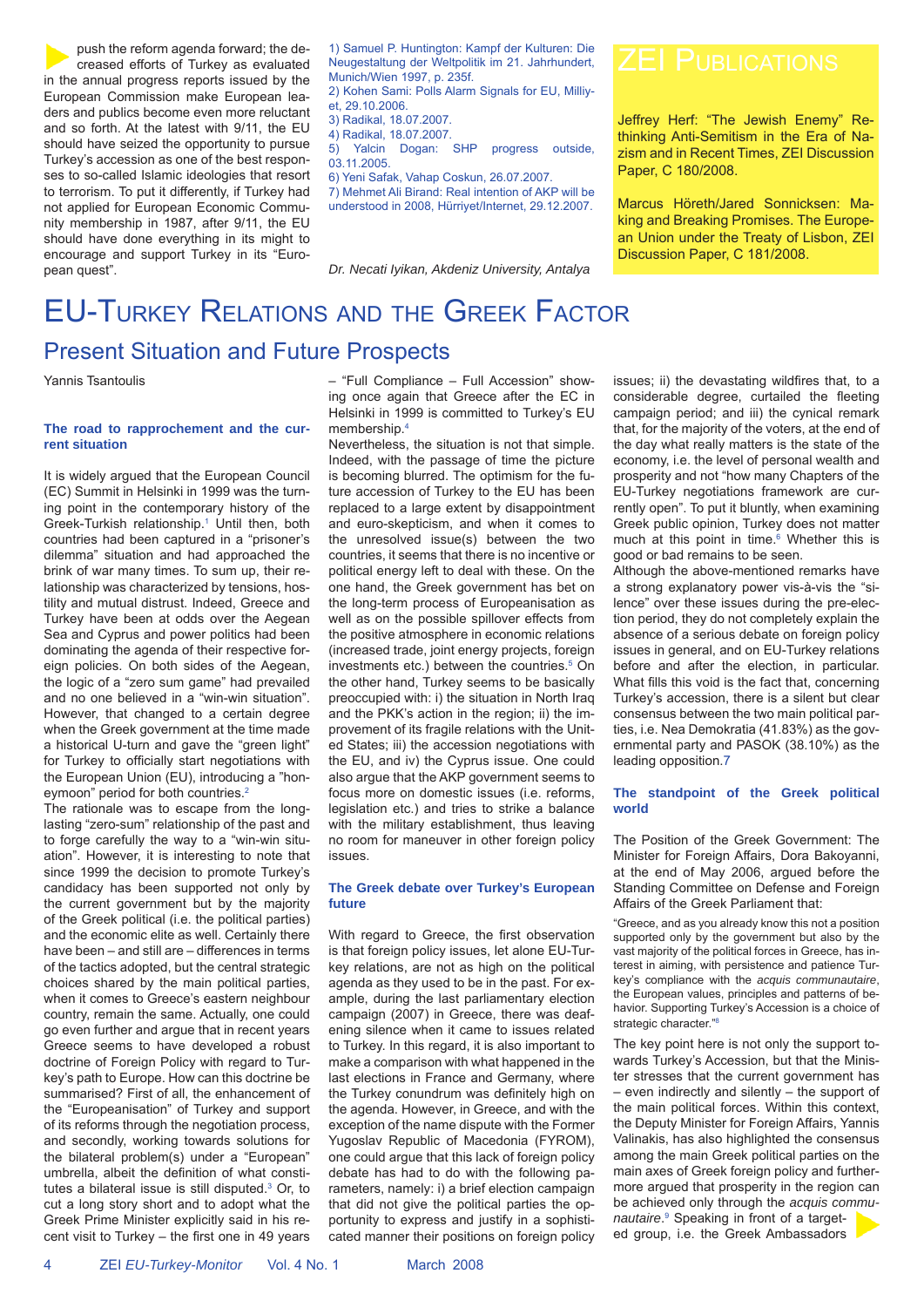

The approach of the main opposition party, PASOK, towards Turkey is, more or less, the same. The leader of the Opposition and former Minister for Foreign Affairs, Giorgos Papandreou, as one of the architects of Greece's policy towards Turkey, has clearly stated:

"Our position has always been clear and consistent. We say yes to Turkey's European future, yes to full accession, not a special relationship…We say yes to the further improvement of relations between Greece and Turkey within the EU framework, as we agreed in 1999."12

Furthermore, Theodoros Pangalos, member of the Greek Parliament with PASOK and former Minister for Foreign Affairs, agrees that the Greek support for Turkey's EU accession should by no means be interrupted. Although, he is sometimes a bit critical towards the European future of Turkey, he has clearly positioned himself in favor of continued Greek support for Turkey's EU accession.<sup>13</sup>

Concerning "the rest of the Greek political world", the other political parties, SYRIZA (5.04%), being placed on the left wing, has expressed its support towards Turkey's accession. The party's parliamentarian leader, Alekos Alavanos, has clearly stated that: "What I want to say is that we, SYRIZA, are in favour of Turkey's accession into the EU."14

Although, SYRIZA questions the benefits of Greece's support towards Turkey's accession, stating that so far there has been no telling improvement in the domestic situation in Turkey (freedom of speech, religion rights, the "Armenian issue") and in Greek-Turkish relations, it argues that only if Turkey follows the path to Europe will the relationship improve and all the problems be solved.

On the other hand, the right wing party LAOS (3.80%) and the communist party KKE (8.15%) have declared their disagreement towards Turkey's accession, mainly on ideological grounds. More specifically, according to the Official Programme of the LAOS party, where there is also a proposal for a referendum *visà-vis* possible accession of Turkey into the EU: "Turkey should not access the European Union for geographical, cultural, religious and political reasons".<sup>15</sup>

The Communist Party's overall position is anti-European Union. In this context it is interesting to note that the Turkish Communist Party also opposes the country's entry into the European Union.

All of the aforementioned statements made by prominent members of the Greek Parliament, including the Prime Minister, the Minister for Foreign Affairs, the Deputy Minister for Foreign Affairs, and the leaders of the Opposition, demonstrate that the consensus has a strong basis indeed. An analysis of the last election result will inevitably lead to the conclusion

that, among the political parties represented in the Greek Parliament, the percentage of the official political/parliamentarian world that is in favor of Turkey's accession is almost 85%! Bearing in mind that in recent memory Greece and Turkey have been on the verge of war several times, this consensus is surprising.

#### **Prospects for the future – What next?**

In light if the above, it can be anticipated that:

- 1. Greek support will continue: Greece's support towards Turkey's accession to the EU remains strong despite the difficulties presented during the past years. Most probably, it will remain as such although there might be an emphasis on the improvement of the bilateral relations regardless of the prospects of future accession. The two strongest political parties in Greece (i.e. Nea Demokratia and PASOK) have explicitly stated their support towards Turkey's accession and that most probably will not change in the near future.
- 2. Greek-Turkish rapprochement matters: Despite doubts over the benefits of Greece from its support to Turkey's EU accession due to the lack of real progress on resolving the main bilateral dispute(s), the marked improvement in economic terms, as mentioned earlier, remains important and provides justification for the current foreign policy. Furthermore, one could also agree that, compared to the past, a more efficient crisis management mechanism is in place. Overall, new actors (mostly from the business community) have emerged and new networks (e.g. banking sector and constructions sector) are established thus creating synergies and common interests bringing the two countries closer, i.e. what might be called an "elite driven rapprochement". Nevertheless, it is still an "elite" rapprochement, albeit there is an endeavour to engage medium size actors as well. In this new context, many believe in – and hope for – a spillover effect from low to high politics issues.
- 3. New dynamics and new controversies: Turkey's accession into the European Union has become, during the last couple of years, an even more ambiguous and controversial issue. In this new context, Greece might want to avoid clashes and promote Turkey's accession, in a more "discreet" way.
- 4. Cyprus as the most significant parameter: The Cyprus issue as the most disputed issue is considered to be the x Factor. Most probably, it will affect to a certain degree, either positively or negatively, the tendencies in the "EU-Turkey-Greece" triangle in the near future. In short, as long as the issue remains unsolved, it will continue to burden the relations in the region.

*Yannis Tsantoulis is Research Fellow at the International Centre for Black Sea Studies, Athens.*

1) Helsinki European Council, "Conclusions of the Presidency", Helsinki 10-11 December 1999, especially see Par. 12.

2) According to a recent survey conducted by ΚΑΠΑ Research, 69,5% of the people that were asked in Turkey believe that the relationship between the two countries has improved and only 23,1% believe that it has deteriorated. Concerning the people asked in Greece, 48,6% believe that it has improved and 34% that it has deteriorated. It is interesting to note that a relative high percentage (i.e. 17,4%) in Greece has no clear answer on the question. To see the survey: http://www.kaparesearch.com/Default.aspx?grm2id=15&tabid=95 (accessed February 22, 2008).

3) Greece recognizes only the dispute over the continental shelf and argues that this dispute should be settled according to International Law under the aegis of the International Court of Justice while Turkey has a broader agenda and is in favour of bilateral settlement and of an intergovernmental bargaining of the disputes.

4) Statement of the Prime Minister after his meeting with the Prime Minister of Turkey Recep Tayyip Erdoğan, Ancara, 23 January 2008. For further information see: http://www.primeminister.gr/index.php?option=com\_ content&task=view&id=5996 (accessed February 21, 2008)

5) The trade volume between Greece and Turkey is nearly 3 \$ billion and in terms of investments, Greece has shown more activity, having invested nearly 5.5 \$ billion in Turkey. For further information see: "Greece, Turkey aim to strengthen business ties", *Turkish Daily News*, Istanbul, 26 January 2008 and Ariana Ferentinou, "Trade mends Greece-Turkey ties", *Turkish Daily News*, Istanbul, 17 December 2007.

6) In November 2007, KΑΠΑ Research conducted a survey regarding the main concerns of Greek society. Among the primary concerns were issues such as: unemployment, inflation, education, pension reform, etc. Foreign policy issues are not among the top responses. For further information see: http://www.kapa-research. com/Default.aspx?grm2id=20&tabid=95 (accessed February 24, 2008).

7) These percentages demonstrate the power of the consensus and in this sense next to the name of every political party there will be the percentage it took in the last elections in order to show its parliamentarian power. For a detailed presentation of the results of the national elections in Greece see: http://ekloges.ypes.gr/ pages\_en/index.html (accessed February 12, 2008).

8) The full text of the speech can be found at: http://www. mfa.gr/www.mfa.gr/GoToPrintable.aspx?UICulture=el-GR&GUID=%7BDE34FB95-5927-474E-AF15- 3AD78C0D8DE4%7D (accessed February 23, 2008).

9) "Greece-Turkey and the European Union", public debate organized by the Hellenic Foundation for European and Foreign Policy (ELIAMEP). For further information on this debate, see the Report at the official site of ELIAMEP. Available for downloading at: http:// www.eliamep.gr/eliamep/content/home/events/2006/ greece\_turkey\_and\_eu/en/ (accessed February 18, 2008).

10) Yannis Valinakis, Speech delivered during the Ambassador's Forum, Athens, 1 August 2006, Available for downloading at: http://www.mfa.gr/www.mfa.gr/Articles/el-GR/010806\_E1114.htm, (accessed February 28, 2008).

11) Address by (former) Deputy Foreign Minister Mr. Stylianidis at "Europe's next transformation: Enlargement and the future of the EU", ELIAMEP, Athens, 20 October 2006. Available for downloading at: http:// www.eliamep.gr/eliamep/content/home/events/2006/ europe\_s\_next\_transformation/en/, (accessed 18, February 2008).

12) George Papandreou, *The New Challenges for Greece in 21st Century Europe*, Hilton, Athens, 30 June 2006, Available for downloading at: http://www. papandreou.gr/papandreou/content/Document.aspx?d =6&rd=7739474&f=1359&rf=1307755822&m=7244&r m=23694652&l=1 (accessed February 19, 2008).

13) "Greece-Turkey and the European Union", op.cit.

14) His exact words in Greek were: «Θέλω να πω ότι εμείς, ο ΣΥΡΙΖΑ, είμαστε υπέρ της ένταξης της Τουρκίας στην Ευρωπαϊκή Ένωση» For further information see: http://www.syn.gr/gr/keimeno.php?id=4167 (accessed February 22, 2008).

15) For further information see: http://www.laos.gr/ PROGRAM\_LAOS.pdf , p. 22 (Accessed 28 February 2008).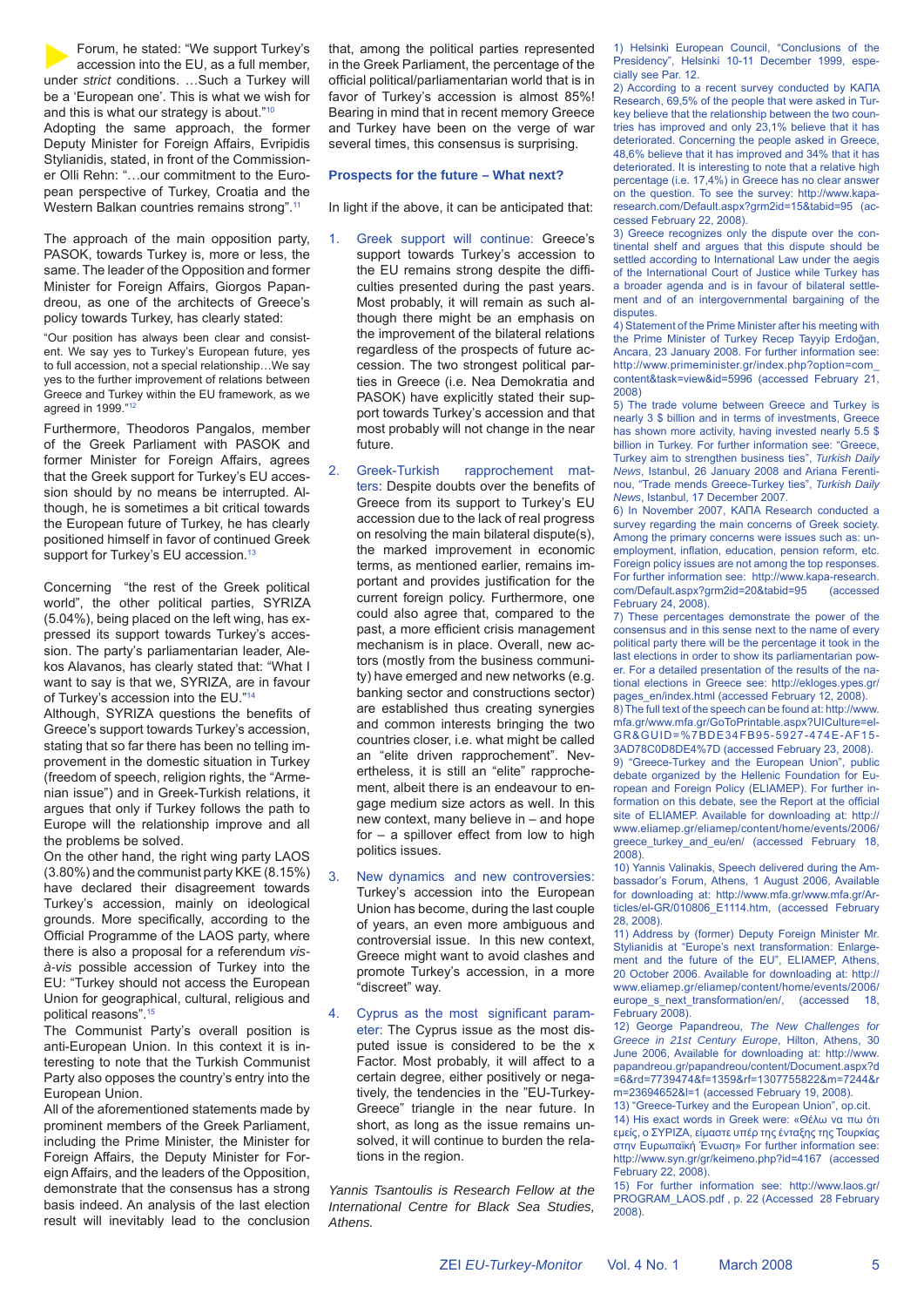## SPANISH INEXISTENT DEBATE ON TURKEY: NOT EVEN IN PARLIAMENT

#### Eduard Soler i Lecha

Spain differs from other major countries of the EU such as Germany and France because of the low degree of opposition to Turkey's EU membership, both at the political and social levels. This does not necessarily mean that the Spanish political class and Spanish citizenry are particularly enthusiastic regarding Turkey's European vocation, but rather that there is a high degree of indifference. Parliamentary debates, or the inexistence or marginality of these debates, are revealing of this trend.

Since the restoration of democracy in Turkey and regardless of the party in power in Madrid, Spanish governments have always backed a deeper integration of Turkey in EU structures. This unchanged support is remarkable if one takes into account the confluence of three negative context factors. First, Spain has made this support more outspoken at the very moment in which the debate in other European countries was becoming harsher and when some important allies, like France and Germany, were turning more sceptical regarding the convenience of integrating Turkey in the EU. Second, support for Turkey's accession has been a consensual issue between the Popular Party and the Socialists, in a moment in which both forces have broken a longstanding consensus on foreign policy and have clashed on issues such as transatlantic relations, the policy towards Cuba and Venezuela or Spanish-Moroccan relations. Third, the Spanish right maintained its support for Turkey's EU accession despite the fact that the Popular Party was defending, at the EU level, the need to include mention of the Christian roots of Europe in the unborn European Constitution.

Many people, in Spain and also abroad, wonder what lies behind Spain's support to Turkey EU bid. There are a number of reasons for this unanimous and continued support, one of the most commonly mentioned being commercial interests, and the fact that Turkey is Spain's ninth most important trade partner. Besides that, it is often said that Turkey's entry into the EU could strengthen the Mediterranean axis and reorient Europe's geopolitical centre southwards. Simultaneously, one should note that Spain's elites -- and particularly those who have a vivid memory of Spain's process of transition and entry into the Union -- consider that they do not have the right to refuse a country such as Turkey something that has proved so beneficial to Spain over the past two decades. This same reasoning also goes to explain why Spain never considered vetoing the eastern enlargement of the EU, despite the fact that this enlargement would not benefit Spain, and might even have detrimental results.

Nevertheless, in order to understand the reasons for this unchanged support, one should keep in mind that no political party has attempted to use the issue as a weapon to win votes or to weaken the government. As said before, parliamentary activity is a perfect indicator of the high degree of indifference among Spanish political parties on Turkey's EU vocation. In contrast to France, neither the Spanish Parliament, nor the Senate, have produced reports evaluating the pros and cons of Turkey's EU membership. Even more striking is that in crucial moments like in December 2004, when the European Council had to decide whether or not the EU should propose the start of accession negotiations to the Turkish government, the Spanish Parliament played an irrelevant role in the configuration of the Spanish position. This issue was discussed in the plenary and in the Foreign Affairs and European Union Committees. However, in contrast with most other European Parliaments, this issue was only tackled once the 17 December decision was already taken. Thus, it was more an informative session offered by several Spanish officials on the results of the 17 December European Council rather than a focused monographic debate on which should be the Spanish policy regarding Turkey's accession.

Nevertheless, the parliamentary activity in Spain during the last decade allows us to better depict the Spanish government position towards Turkey's EU membership as well as to identify changes in the position of smaller political parties. Regarding the first issue, there are some aspects to which Spanish officials always refer to when explaining Spain's support to Turkey's accession. Among them are: the need to avoid discriminatory practices and the strategic importance of bringing Turkey as close as possible to the EU. This results in a Spanish policy of asking Turkey no less and no more than any other European country which aims to become member of the EU. The two bigger Spanish parties, the Socialist and the Popular, have agreed on these points.

The rest of Spanish political parties have reflected in their parliamentary interventions softer or more significant changes of position. One of the most interesting cases is that of the Spanish former communists (*Izquierda Unida*  and *Iniciativa per Catalunya*). In the nineties the speakers from these coalitions criticised the Spanish government for closing their eyes to the violations of Human Rights in Turkey and for being subordinated to US policy. However,

## **CHRONOLOGY**

compiled by Volkan Altintas

**2007 6 November:** The EU releases a new Progress Report on Turkey. The report acknowledges the latest political developments in Turkey but also calls for more and faster reforms in Turkey – just like in 2006.

**2007 13 December:** The European Union Reform Treaty is signed in Lisbon.

**2007 19 December:** The Accession Conference meets at ministerial level in Brussels and decides on the opening of two new chapters: Chapter 21 (Trans-European networks) and Chapter 28 (Consumer and health protection).

**2008 1 January:** Slovenia takes over the EU Presidency from Portugal. The "European Year of Intercultural Dialogue" is launched.

since the reforms of 2002, the Spanish leftists became much more supportive of Turkey's accession. Not only was this the best way to strengthen the democratic and human rights reforms, but it was also a move to oppose those that defended that Europe is (or should be) a Christian Club.

As for the Basque and Catalan nationalist parties it is necessary to differentiate between leftwing and centre-right ones. Regarding the first group, the trajectory of *Esquerra Republicana de Catalunya* (ERC) is revealing. ERC has always put the Kurdish issue on the centre of the agenda and more recently, the Armenian genocide claims have also been incorporated into the discourse of some ERC deputies. However, similarly to the former communists and thanks to the reforms undertaken since 2002, ERC is now in favour of Turkey's EU accession although strong criticism persists among party members regarding the situation of cultural and political rights in Turkey. As for the second group, the positions of the centre-right nationalist Basque Party (*Partido Nacionalista Vasco,*  PNV) and the Catalan coalition *Convergència i Unió*, (CiU) can be labelled as moderately reluctant towards Turkey's full membership. Members of both parties have expressed their preference for a privileged partnership status, in line with the German Christian-Democrats, with which strong links exist. However, this is not a major issue in the international and European agendas of both parties.

Taking all this into account, the result of Spanish legislative elections of March 2008 is not likely to have a significant impact in the Spanish policy towards Turkey. In the next years, Socialist Party or Popular Party governments shall maintain their support to Turkish EU membership if Turkey complies with all requirements. Furthermore, the parliamentary support that these parties might need from smaller political parties is not likely to determine the Spanish policy on this particular issue.

*Dr. Eduard Soler i Lecha, Coordinator of the Mediterranean Programme, CIDOB Foundation, Barcelona.*

**2008 10 January:** 400 Muslim groups sign a Charter for the Muslims in Europe, spelling out rights and responsibilities of Muslims in Europe.

**2008 23 February:** Turkey takes cross-border military action against the PKK. By doing so, Turkey intends to prevent the PKK from continuing to attack targets in Turkey from bases in northern Iraq.

**2008 14 March:** Abdurrahman Yalcinkaya, Turkey's chief prosecutor, files a suit to outlaw the ruling AK Party and to ban several of its members from politics, including Prime Minister Recep Tayyip Erdogan.

Sources: www.abhaber.com, www.cnn.com, www.euobserver.com.

*Volkan Altintas is Junior Fellow at ZEI.*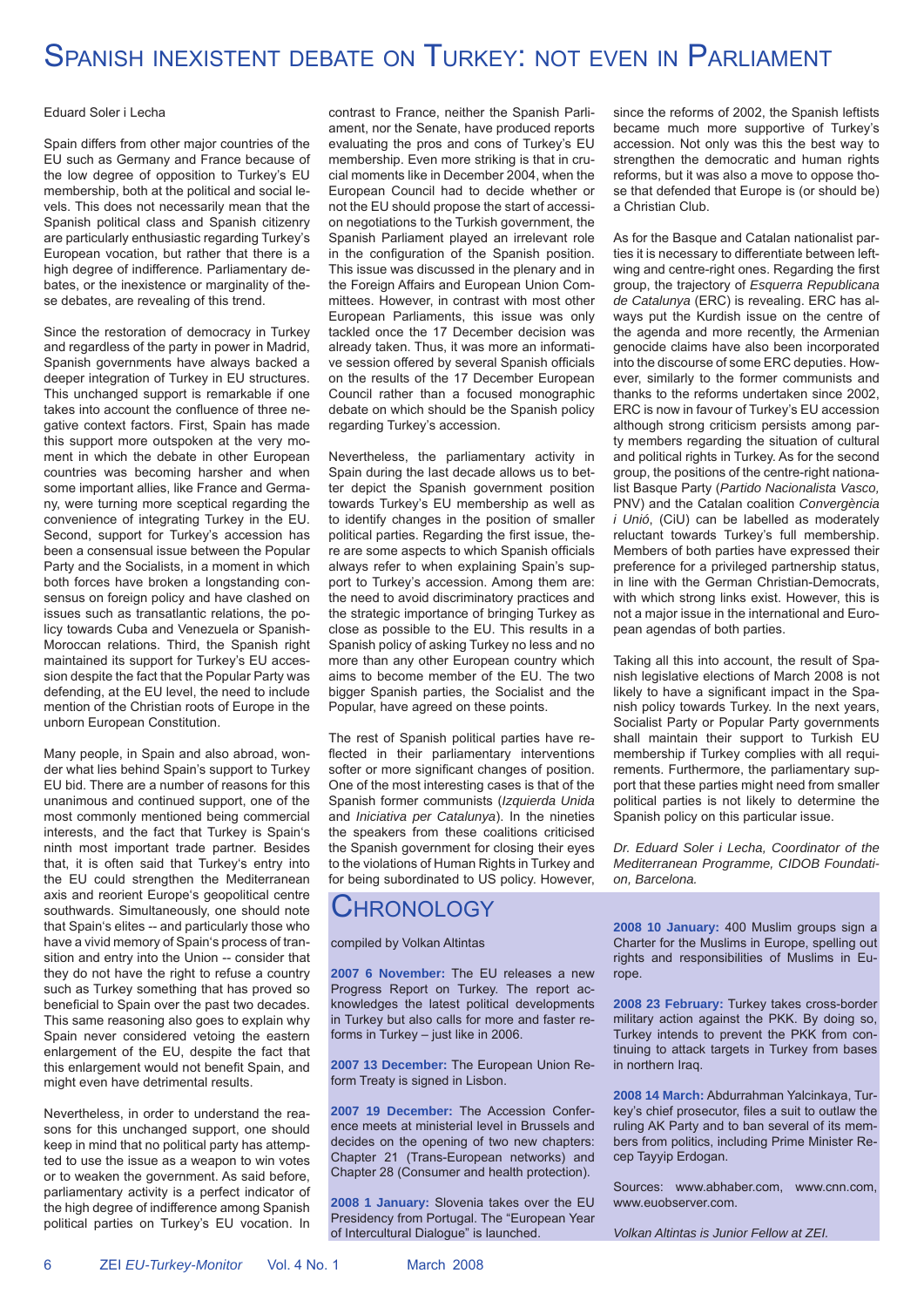## THE VOICE OF EUROPE? The European Parliament and Turkish membership

#### Nazire Oral

The aim of Atatürk, the father of the Turks, was to create a Turkish republic, which should be peer to the European states. As in the end of the 1950´s these European states began to unify, Turkey saw a chance to crown its Westernisation. So it made an application for association with the EEC which resulted in the so-called "Ankara-Agreement" in 1963. The constitution of a customs union in three phases should be an instrument to deepen the integration of Turkey into the EEC, which came into force in 1996. In 1987 Turkey applied for full membership but received the status of a candidate country only in 1999. In October 2005 accession negotiations finally were opened.

Although Turkey is on the way to Europe and will presumably become a member as soon as it complies with the criteria connected to full membership in the EU, the discussions about the "Europeanness" of the country do not fade. A prospective Turkish membership polarises like no other accession effort before and the words of Walter Hallstein, that Turkey belongs to Europe, are by far not shared by all Europeans.

According to the figures of Eurobarometer, generally scarcely half of the Europeans (49%) are in favour of an enlargement of the EU, whereas Norway, Switzerland and Iceland receive notably high acceptance as potential members. This changes when it comes to Turkey. More than half of the European population (59%) is opposed to a prospective Turkish membership. 61% of the respondents perceive the cultural differences as too great. 50% of the interviewees do not think that Turkish accession will contribute to the rejuvenation of the European society. And scarcely half of the Europeans do not share the argument that Turkey will contribute to the stabilisation of the region or to a better understanding of cultures. This means that the most significant arguments, especially voiced on the Turkish part, are not shared by a majority of the European population. The greatest expressed concern is a potential migration wave into the most developed EU states. Respect for human rights and a stable economic situation are prior conditions demanded for a prospective accession from the European people.

The expressed concerns and conditions are also voiced in the European Parliament in quite vivid and multi-faceted debates. The discussions concentrate on an economic level – with emphasis on the importance of a stable economy – and on a political level where the maintenance of human rights, the protection of minorities, the guarantee of freedom of expression and the curtailment of the role of the military in political life is demanded. Eventually, the discussions also have a cultural dimension. Here the Muslim faith of the vast majority of the Turkish population and the question to what extent religious values constitute "Europe" come to the fore.

In light of all the concerns, demands and criticism, the political groups in the European Parliament shape their own image of the prospective cooperation of the EU and Turkey. At this they differ with preferences ranging from the proposition of a privileged partnership to full membership – with an open ended or accession guarantee.

The Socialist Group of the European Parliament (PSE) sees enlargement as a chance to strengthen the role of the EU in the world. In view of Turkey the PSE affirms its support for a prospective accession as it sees Turkey as an important ally, especially in terms of security policy. Simultaneously, it points out that Turkish membership will only occur in 10 to 15 years' time. This calculation is used as an argument against the opponents to Turkish accession: Turkey will be different after this period, that is to say it will be a country able to join the EU. This is why Turkey should be supported in its accession efforts. Notwithstanding the expressed support, the PSE also voices clear criticism. It particularly demands to reform Article 301 of the penal code in order to assure the freedom of expression as well as it underlines the importance of minority rights and calls for a peaceful solution of the Kurdish question through cooperation with local Kurdish authorities. The PSE also underlines the importance of maintaining good neighbourhood relations with Cyprus by extending the Additional Protocol of the Ankara Agreement to this country. In case of the Armenian issue, the group stresses that coming to terms with the past is a sign of a maturing democracy but that it should not be imposed from a third party – neither should it be an obstacle to the accession aspirations of Turkey.

The Greens/European Free Alliance (Greens/ EFA), also a great supporter of prospective Turkish membership, use arguments akin to the PSE. The Greens/EFA see enlargement as an effective means of conflict prevention. For the group the accession negotiations are open-ended but with the aim of Turkish full membership. It points out the importance of establishing freedom of expression – especially by reforming Article 301 of the Turkish penal code, of assuring the rights of religious minorities, and promoting and the peaceful solution of disputes with economic, social and cultural reforms.

Particularly these two part groups argue that an accession perspective serves as an engine for democratisation processes in Turkey and strengthens the Turkish reformers' position.

As regards the Alliance of Liberals and Democrats for Europe (ALDE), the group like the previous ones emphasises the importance of assuring human and minority rights as well as maintaining good neighbourhood relations. But unlike the previous ones, it is more divided about the way of the future cooperation between Turkey and the European Union, including the question of a possible Turkish

membership. Some of its members argue for full membership, others favour alternatives like a privileged partnership or merely cooperation based on the extension of the customs union.

The Group of the European People´s Party (Christian Democrats) and European Democrats (EEP-ED) criticises the same points which have been expressed before. The vast majority of the Group is in favour of an alternative cooperation. It proposes a privileged partnership which aims for deepening the economic cooperation between Turkey and the EU and establishing a close association in foreign and security policy. Many in the group argue that Turkey and the EU do not share the same cultural identity which is primarily referred to the Muslim majority of the Turkish population.

The Independence/Democracy Group expresses more explicitly that Turkey is not European. It argues that Turkey has an entire different perception of democratic principles and human rights. The group sees future cooperation with Turkey limited to trade.

The controversies about Turkish membership are also a result of concerns about the EU´s own condition and ability to enlarge. After the enlargements in 2004 and 2007 the decision -making and -acting capacity of the Union have already been an area of concern. Critiques worry that prospective enlargements might lead to an institutional overload and a geographic overstretch. The new enlargement strategy tries to meet these concerns. It is based on three principles:

- *Consolidation* means to take into account the absorption capacity of the EU before deciding about enlargement;
- *Conditionality* means a more strict handling of the accession ability of candidate countries;
- *Communication* heads to highlight the advantages and challenges of a prospective enlargement.

It is a fact that Turkey is on the way to Europe. This path has never been an easy one. In the last few years, Turkey has undertaken great reforms in order to comply with the criteria of full EU-membership. But the country still needs time for undergoing a political and legal transformation: Time which Turkey should take in its own interest – and time the EU should grant likewise.

*Nazire Oral, University of Bremen, has been working as an intern at ZEI.*

1) European Commission:Standard Eurobarometer 67/ Spring 2007-TNS Opinion&Social, November 2007, http://ec.europa.eu/public\_opinion/archives/eb/eb67/ eb67\_en.pdf.

2) European Commission: Standard Eurobarometer 66/Autumn 2006-TNS Opinion and Social, September 2007, http://ec.europa.eu/public\_opinion/archives/eb/ eb66/eb66\_en.pdf.

3) Cf. Thomas Bruha (2007): Europäischer Integrationsauftrag und Integrationsfähigkeit der EU. Anmerkungen zur "Neuen Erweiterungsstrategie". In: Wolf Schäfer/ Wass von Czege/Andreas Graf: Das Gemeinsame Europa – viele Wege, kein Ziel? (Schriftenreihe des Europa-Kollegs Hamburg zur Integrationsforschung, 54), p. 201-218.